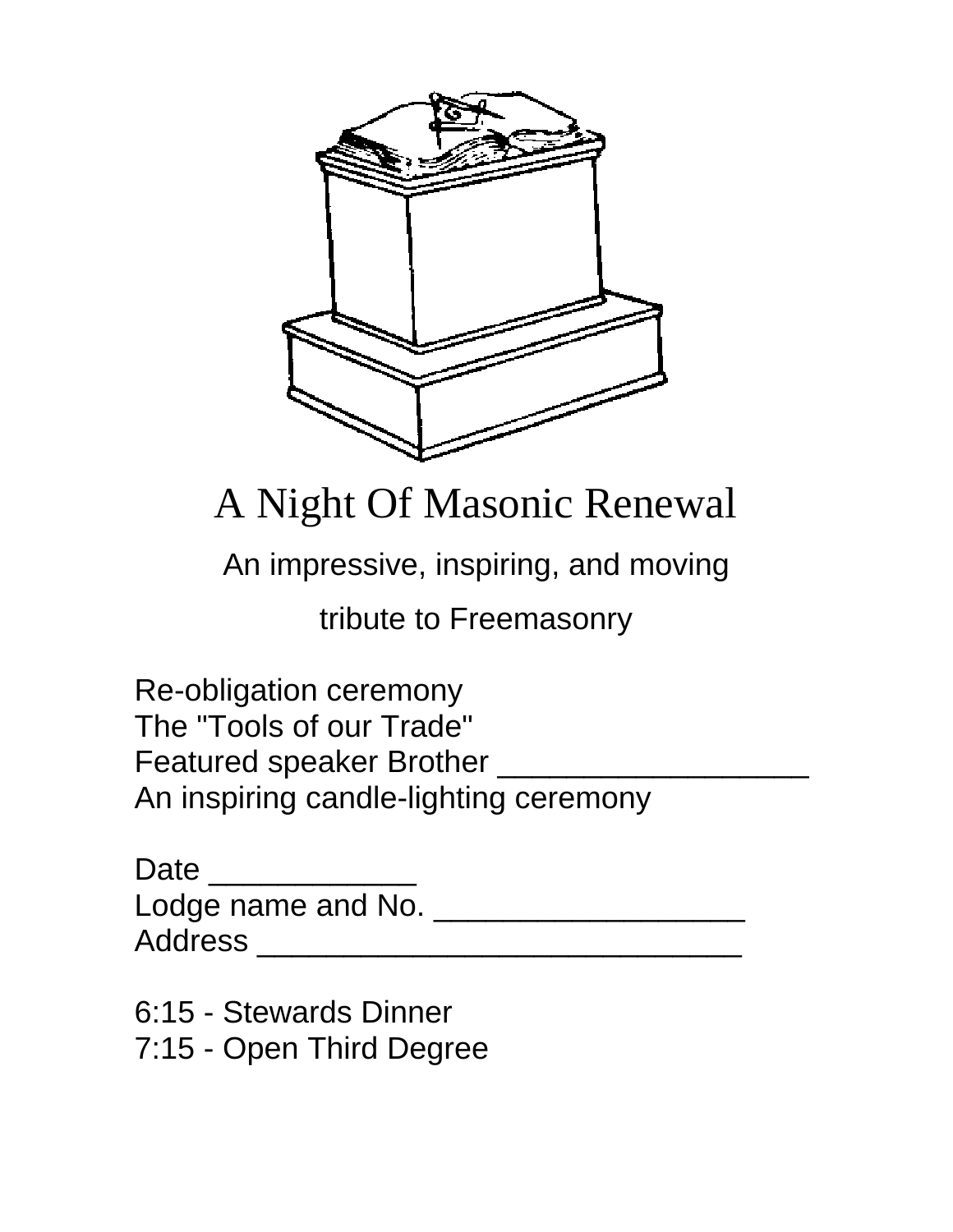## Program outline for: A Night of Masonic Renewal

| Lodge No. |  |
|-----------|--|
| , Iowa    |  |

*Dinner: 6:15 P.M.* 

## *Open on the third degree: 7;15 P.M.*

Introductory remarks: Liberty, Equality, Fraternity by \_\_\_\_\_\_\_\_\_\_\_\_\_\_\_\_\_\_\_\_\_\_\_\_\_

*Re-obligation ceremony* 

| E.A. | .U.C | Candidate: |
|------|------|------------|
| F.C. | J.W. | Candidate: |
| M.M. | S.W. | Candidate: |

*"The Tools of Our Trade"; working tool presentation and elaborations* 

|                                                                                                                                                                                                                                |                                 | Explanation: _______________ |  |
|--------------------------------------------------------------------------------------------------------------------------------------------------------------------------------------------------------------------------------|---------------------------------|------------------------------|--|
| Common gavel: ___________________________, P.M.                                                                                                                                                                                |                                 | Explanation: _______________ |  |
| Plumb, square, and level: ____________, P.M.                                                                                                                                                                                   |                                 | Explanation: _______________ |  |
|                                                                                                                                                                                                                                |                                 | Explanation: _______________ |  |
|                                                                                                                                                                                                                                |                                 | Explanation: _______________ |  |
| Featured speaker: Engineering and the state of the state of the state of the state of the state of the state of the state of the state of the state of the state of the state of the state of the state of the state of the st |                                 |                              |  |
|                                                                                                                                                                                                                                | <b>Candle-lighting Ceremony</b> |                              |  |
|                                                                                                                                                                                                                                |                                 |                              |  |
| Narrator <u>__________________</u>                                                                                                                                                                                             |                                 |                              |  |

*Closing on the Third Degree* 

*Make all introductions, thank you's, announcements, etc. before opening on the third degree so that the program may progress smoothly without interruption and progress from opening prayer to closing prayer.*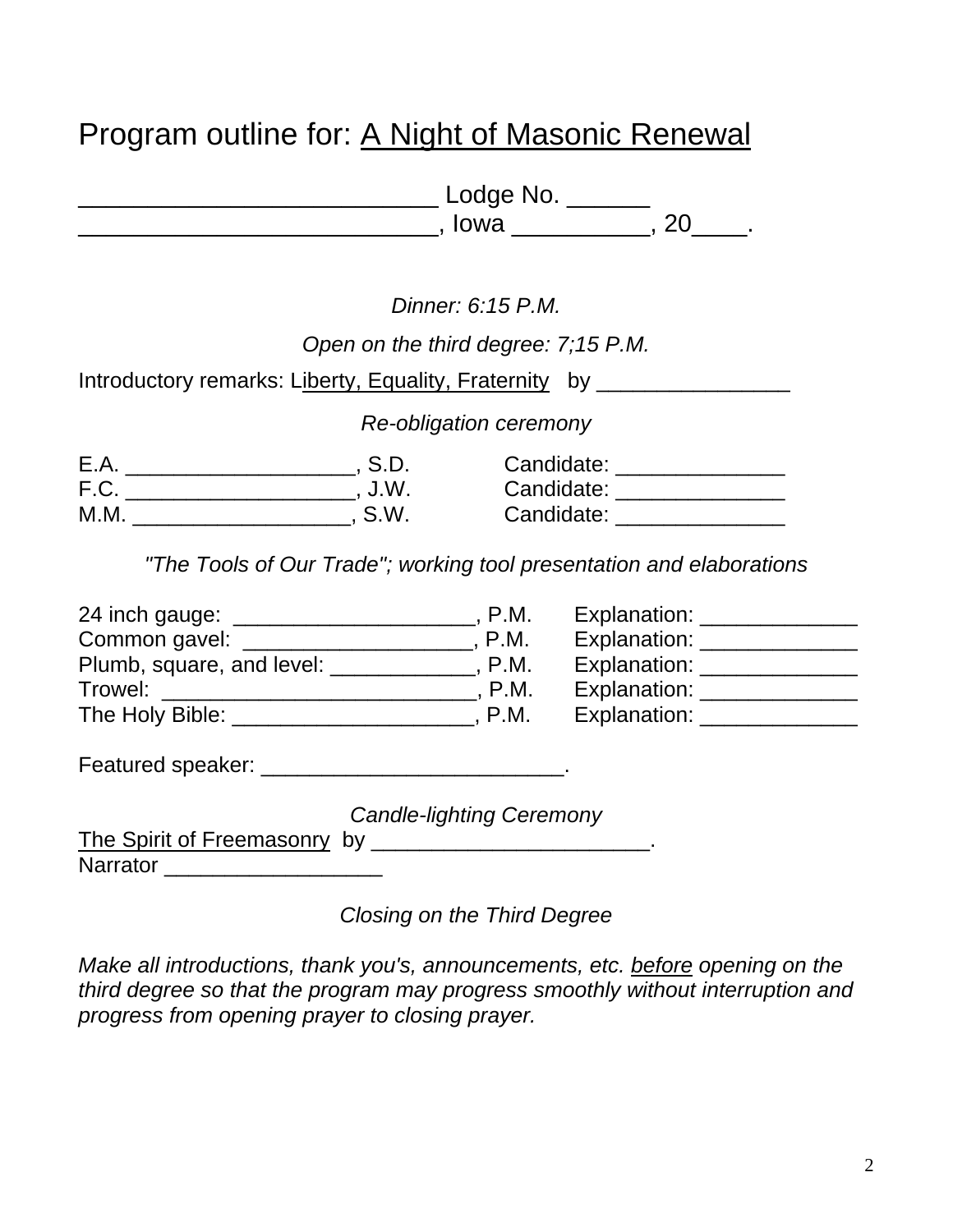## Night of Masonic Renewal

Opening prayer: (given during opening on the Third Degree)

 Great architect of the universe, as we meet now in this sacred retreat of friendship and virtue we pray your special blessing upon this great brotherhood of man. Let us not forget the duties we have heard so frequently inculcated and forcibly recommended in this lodge. Help us to be diligent, prudent, temperate, and discreet. Let us remember that at this alter and upon your volume of sacred law, we have promised to befriend and relieve every brother who shall need our assistance. Help us to extend our generous principles even further, for every human being has a claim upon our kind offices. Let us spread the light of masonry throughout the world and do our part in the beating of swords into plowshares and spears into pruning hooks. Amen**[1](#page-6-0)**

#### **Introductory Remarks**

#### Liberty, Equality, Fraternity

We have come this evening for a time of Masonic renewal... To revitalize our dedication to the great principles of masonry...to have once more the tenets of our order more firmly impressed upon our minds. To listen, to learn, to remember, and most importantly, to renew our dedication to this age old craft, which has in essence remained unchanged by the ravages of time and the ruthless hand of man for over 250 years.

What has set masonry apart from all other organizations? What has caused it to be actively sought after by good men of all stations and walks of life? Much of masonry's sentiments and appeal can be summed up in the motto of the French freemasons - Liberty, Equality, Fraternity. If this motto sounds quite familiar to you, well it should, for besides being the motto of the masons of France, it served as the rallying cry of the French revolution and continues today as the national motto of France. Perhaps a brief examination of these three words will offer some insight for this evening.

Liberty: a word that stirs the souls of all mankind...the deepest desire of all humanity...to be free to think, act, and believe as our own minds and consciences dictate, being ever mindful of the liberty of others. The Masonic institution is one which still steadfastly holds to this belief in freedom. We are bound by our customs to be true to our government and just to our country. We are believers in the public schools, seeing them as the cradle of America's precious freedoms.

We espouse equality, temperance, and justice...our hearts ever committed to liberty. Our very structure, as a philosophical body is based on liberty. While our methods of instruction are those of symbolism and allegory, there is no definitive, dogmatic statement, telling us what we must believe, interpreting and limiting the interpretation of these symbols. We are free to draw our own conclusions. Masonic ethics are sometimes viewed as a series of questions with no answers, moral suggestions with no boundaries. We are taught to be tolerant, but how tolerant is not clear. We are exhorted to be prudent, but when does prudence give way to the strength of our own convictions. Freedom of interpretation is a great Masonic characteristic setting our Fraternity apart from all other institutions. Liberty, in freemasonry, of course has its boundaries, boundaries laid down by our obligations and the ancient landmarks of the order.

Equality: that all men may be accepted by others on the same level. The belief that no man simply by occupation, social, or political rank is better than another. Our equality is based on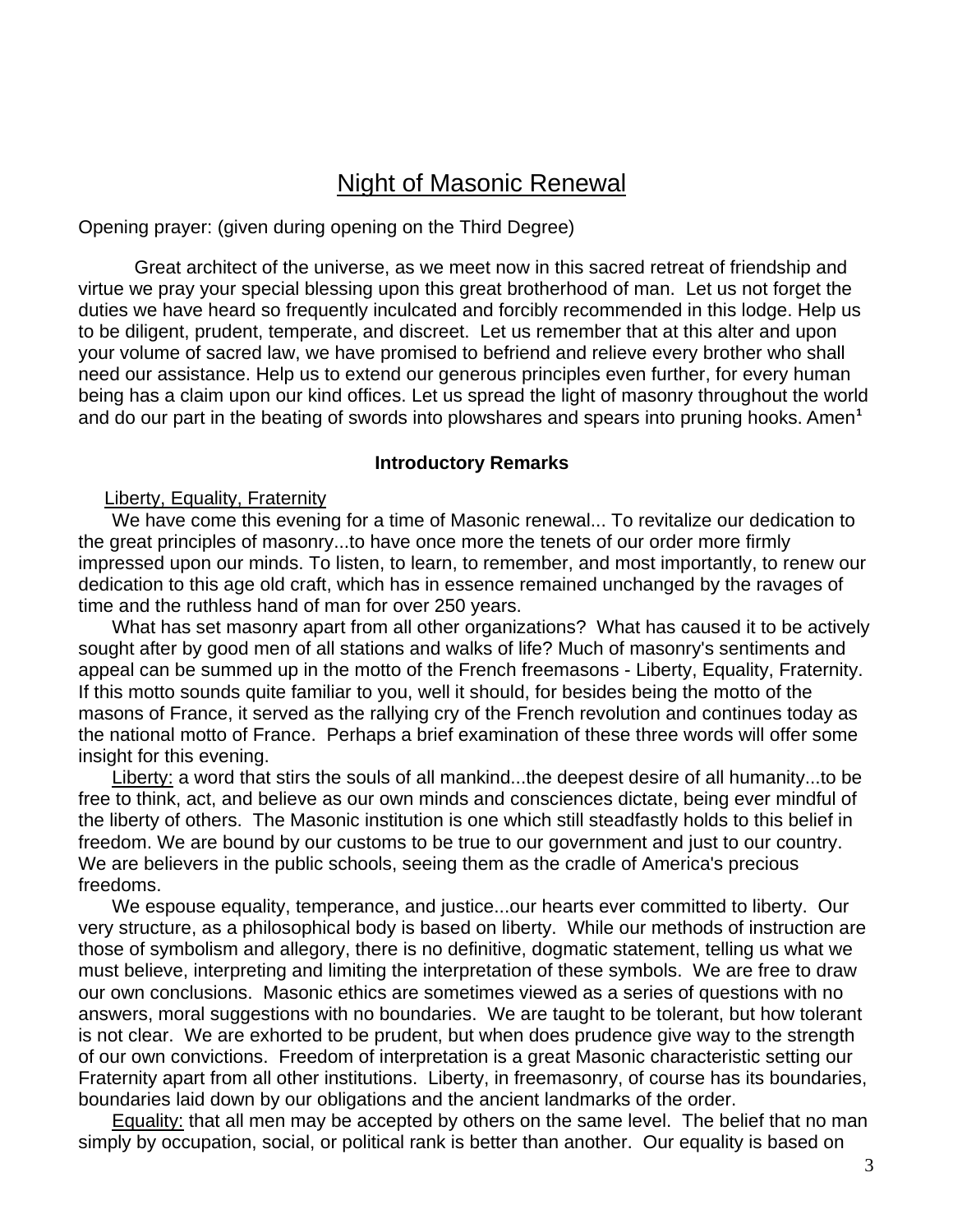the common thread of our Masonic membership. That we have all shared the same experiences, taken the same obligations, have a similar philosophy, and share a common father, the great architect of the universe. Our brother William Jennings Bryan, the eminent jurist, politician, and orator of a hundred years ago, expressed Freemasonry's dedication to equality in these words: "In the lodge room we do not ask a man who his father was, we simply inquire what he is. We do not ask what his father has done: we simply ask if he is ready to do the work that falls to him. We do not ask whether he has received a diploma from some institution of learning; we simply ask him if he has studied the Science of how to live, if he recognizes the ties that bind him to all mankind. We do not ask him how many acres of land he possesses, we ask him whether he is possessed of the spirit of brotherhood."

The distinctions that do exist among us are outgrowths of our experiences as brothers, and though some are elevated for a time, we will all return, again in time to a life lived on the level of equality.

Fraternity: this great word, derived from the Latin "frater" meaning brother is the great cement which binds us together, forming that indissoluble bond of friendship which distinguishes our order. Our hearts go out to each other in times of need, and our spirits exalt in each other's happiness. When true brotherhood is shared, it diminishes our grief and doubles our joy. Free equal brethren have a special tie, more intense than our other friendships, which transcends class, rank, age, and income, bringing us ever closer together.

Liberty, Equality, Fraternity...these characteristics have been the characteristics of freemasonic thought throughout our evolution, and must always remain so to insure the future of our craft.**[2](#page-6-1)**

#### **Re-Obligation**

W.M.: This night of Masonic renewal will begin with a ceremony of re-obligation... A reminder to all of us of the obligated duties we share as masons. Our candidates tonight will be 50 year members, here to rededicate themselves and symbolically all present to the great universal teachings of our Fraternity.

We must always remember that masonry teaches by symbolism and allegory. Very little of our ritual and lectures are meant to be taken literally, especially the penalties of the various degrees. Also in any consideration of our obligations, we must reflect upon the teachings of the degree as a whole, lest the repetition of these solemn engagements become a meaningless succession of words taken out of context.

The basic lesson of the first degree is secrecy or on a higher level, integrity the entire theme of the degree is much the same as the early training that a child receives in his home... To be loyal to the family, to preserve the family secrets, to learn the rudiments of politeness and courtesy, and eventually to realize that he is an integral part of the family. The penalty of this degree symbolically teaches us that if we fail to heed these very basic ideals, we shall in greatest likelihood not be privileged to receive or participate in fraternal communication, and hence, the fellowship of our brethren. (lights go down...spotlight on altar)

Brother Junior Deacon, conduct Brother **with the set of the altar to** bis position west of the altar to be re-obligated as an Entered Apprentice (Jr. Deacon conducts the brother to west of the altar, stops, and faces him.)

J. D.: My brother, when you were conducted into the lodge room to be made an Entered Apprentice, you were received...(etc. modifying the ritual to past tense.)

W.M.: the first degree re-obligation will be conferred by our senior deacon, brother (S.D. approaches east of the altar and re-obligates, using the regular ritual as usual, beginning at the master's declaration, the obligation with the brother in due form, sealing the obligation in the usual fashion, and proceeds directly to the explanation of the great and lesser lights.)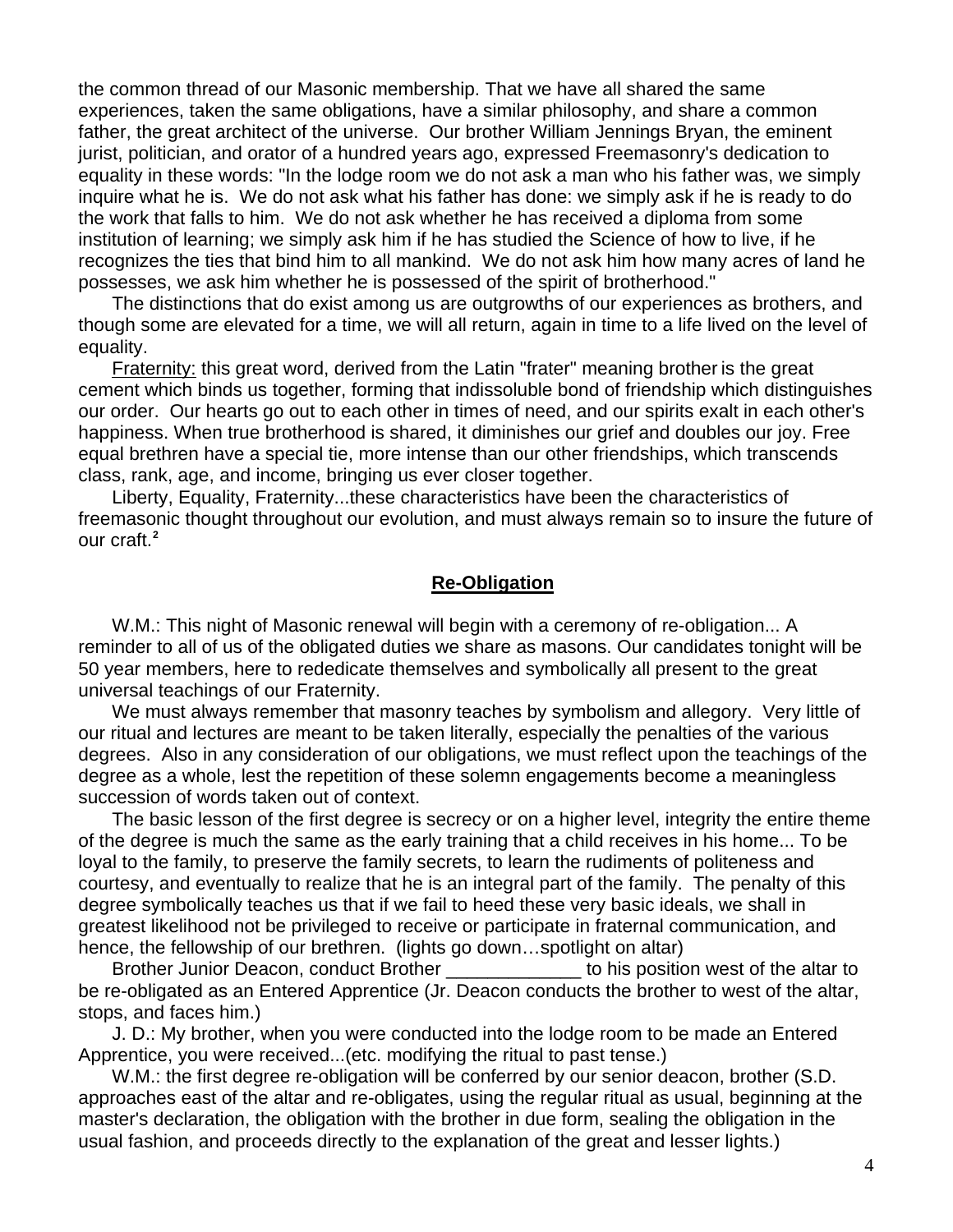S.D.: Worshipful Master, your order has been obeyed.

W.M.: Brother Junior Deacon, conduct our brother to his seat with the craft. (S.D. returns to his place in the lodge, and J.D. returns brother to his seat and stands by.)

The second degree symbolizes growth, the acceptance of responsibility, and the acquiring of useful knowledge. In this obligation is also our first commitment to the principle of active charity and a respect for the observance of law and the beauty of square dealing. Its penalty symbolizes the loss of any feeling for good, and the ability to recognize evil.

W.M.: Brother Junior Deacon, conduct Brother to his position West of the altar to be reobligated as a Fellow Craft. (J.D. obeys order and receives the second Brother as a Fellow Craft, in a manner similar to the above. W.M.: the second degree re-obligation will be conferred by our Junior Warden, Brother **Example 2018** (J.W. same floorwork as above, Master's declaration, obligation, seal and explanation of the great lights.)

J.W.: Worshipful Master, your order has been obeyed.

W.M.: Brother Junior Deacon, conduct our brother to his seat with the craft. (J.D. obeys order and stands until J.W. returns to his station, seated in unison.)

W.M.: The third degree forcibly inculcates Masonry's dedication to the belief in the immortality of the soul. In its obligation, all the lessons of the preceding degrees are reiterated and emphasized... integrity, truth, charity, justice, brotherly love. The penalty of the third degree symbolizes the total physical loss and spiritual destruction that lie ahead for those who put no credence in this great gift of god's infinite love and wisdom, the immortality of the soul.

W.M.: Brother Junior Warden, conduct Brother to his position west of the altar to be reobligated as a Master Mason.

(J.D. obeys order and receives the third brother as a master mason in a manner similar to the above.)

W.M.: the third degree re-obligation will be conferred by our Senior Warden, Brother

\_\_\_\_\_\_\_\_\_\_\_\_\_\_\_\_ (S.W. same floorwork as above, Master's declaration, obligation, seal and explanation of the great lights.)

S.W.: Worshipful Master, your order has been obeyed.

W.M.: Brother Junior Deacon, seat our brother with the craft. (done, and J.D. returns to his place as the S.W. returns to his station.) The solemnity and tremendous weight of these .<br>obligations, again entered into, should inspire each of us to re-evaluate their great import. As these obligations were renewed in each of us symbolically through the brethren who received them, let us resolve to make them more and more a part of our daily lives. (lights come back up and altar spotlight off)

## Working Tools

W.M.: as we progressed through 'the ritualistic ceremonies of our initiation, passing and raising, our particular attention was directed to certain working tools. These tools are not simply the implements of our ancient operative brethren, but are emblems of great moral truths and duties. These tools will again be presented to us, but this evening, each tool will be further explained by one of our officers.

As Entered Apprentices we were presented with the twenty-four inch gauge and common gavel. (Past Master comes forward and takes the tool from the east, proceeds to the alter, gives the monitorial lecture and deposits the tool on the alter. The elaboration on the tool is given by the officers in order of descending rank, beginning with the Junior Deacon.**[3](#page-6-1)**

W.M.: as fellow crafts, we received the plumb, square, and level. (P.M. approaches east as before, takes tool, presents lecture and deposits tool on alter. Elaboration follows.)

W.M.: as Master Masons, our special attention was directed to the trowel.(P.M. approaches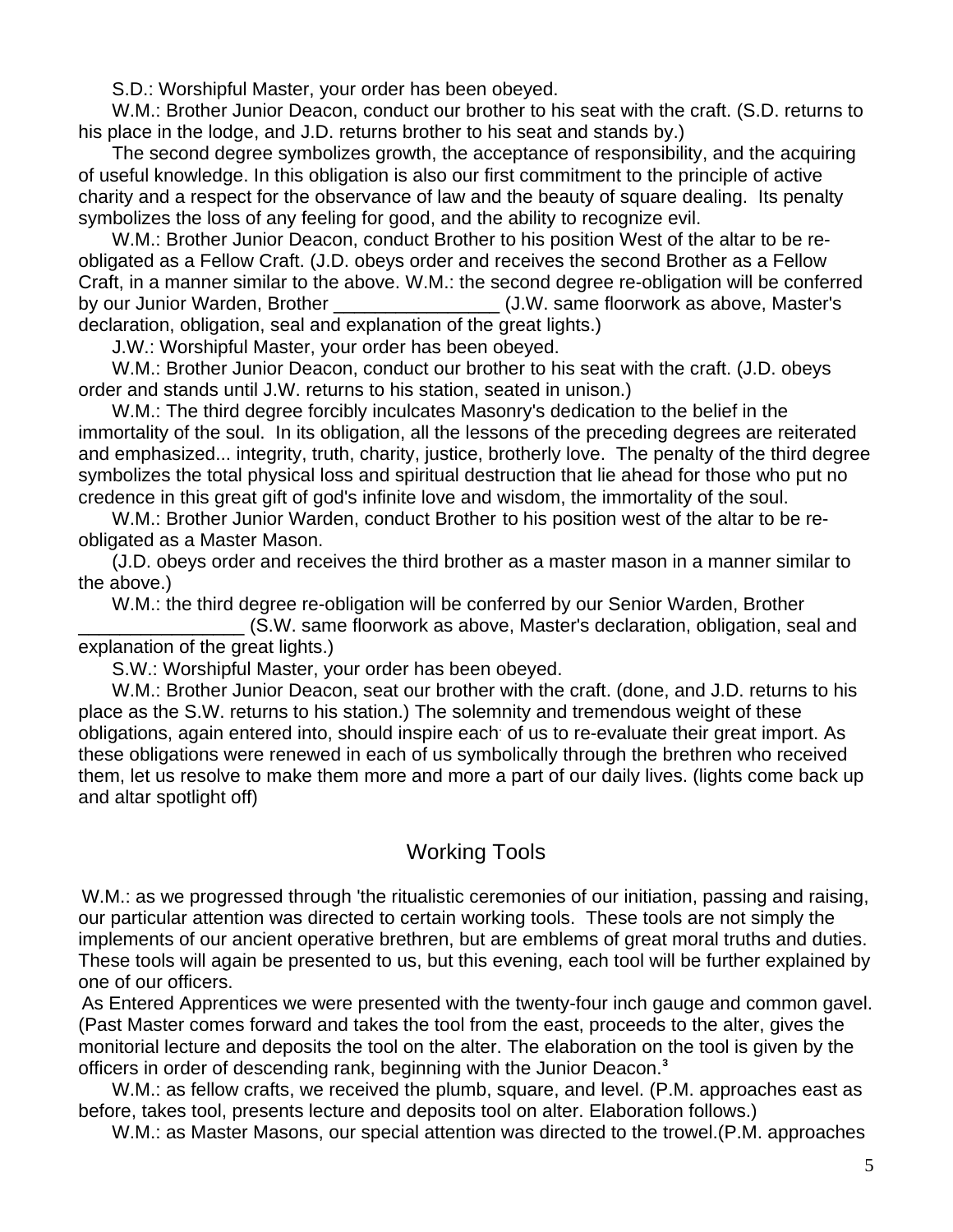and presents tool as above. Elaboration follows.)

W.M.: These working tools embody Masonic thoughts of great magnitude and may provide hours of useful study. There remains one tool which is not presented to us as such, but, never the less is possibly the greatest tool we have to aid in the building of our character. I refer of course, to the great light in masonry, the Holy Bible. Our Chaplain, Brother\_ will now further enlighten us as to its importance.

(Use Bible presentations from companion as well as articles from Masonic Edition Bibles.)

### Speaker Introduction

W.M.: Masonry, as we know is filled with scholarly writings about its goals, principles, tenets and symbolism. For a man to thoroughly investigate its inner workings is a life-long study. Just as one assumes he has found the answer to his quest for Masonic truth, he is confronted by a wealth of other and new opinions. The more he studies, the more he finds he needs to learn. What is our real history? How do we sort out fact from fantasy? How did we evolve from an operative to a speculative craft? What can masonry do for me? What can its effect be upon the world at large? We are privileged tonight to have with us a brother who can ably address some of the issues facing our craft, and draw together the affairs of this night Brother

## Candle Lighting Ceremony

W.M.: We have been exhorted this evening to live our lives according to the many great tenets of our Fraternity: to meet upon the level, to act by the plumb, to govern our lives by a rational use of our time, to be mindful of the boundaries of our duties to God and man, and throughout our lives to spread the cement of brotherly love and sincere affection. These exhortations are the light that masonry has to offer the world. If this light is spread throughout mankind by our daily actions, none will doubt our good intentions.

There is an old maxim which states: "one candle may give equal light to another without losing any of its own brilliance." the truth of this statement is obvious -- one candle easily lights another candle and is not diminished. The second in turn may light a third and the process may continue forever. In Masonry our great and learned Masonic scholars have lighted candles to dispel the darkness for over 250 years. Some of the flames that they kindled through their writings, ritual, lectures, and symbolic interpretations have been rekindled for us tonight. \*\*\* (raise the craft and lower lights.)

(W.M.: (comes from the east and lights his candle from the lesser lights) As I light this candle and pass its flame to our wardens, consider how this philosophical light has continued to spread throughout our Masonic history. (wardens come from their stations, and receive the light from the master and return to west end and pass the flame down the rows on either side.)

In the dim flickering of these candles we sense a very special presence among us; a presence not of the flesh, but of the spirit. And it speaks to us saying:**[4](#page-6-1)**

The Spirit of.Freemasonry**[5](#page-6-1)** (may be read by W.M. or another brother)

"... I am the Spirit of Freemasonry, born in the dim and distant past when Man groped about for single companionship, nurtured by leaders of foresight and ambition who possessed an inward vision of a great brotherhood, matured during the golden age of discovery and invention, obscured for a time by the stress of world conflict, but eventually destined to emerge into full splendor in a period when race, religion,: creed, and politics shall prove no bar to friendship. In my true form I have never condemned, never prejudged, never persecuted. Upon my hands are no stains of blood, no dishonor or treason. I have been friend to the oppressed and downtrodden. I have ministered unto the sick and suffering. My protecting hands have been